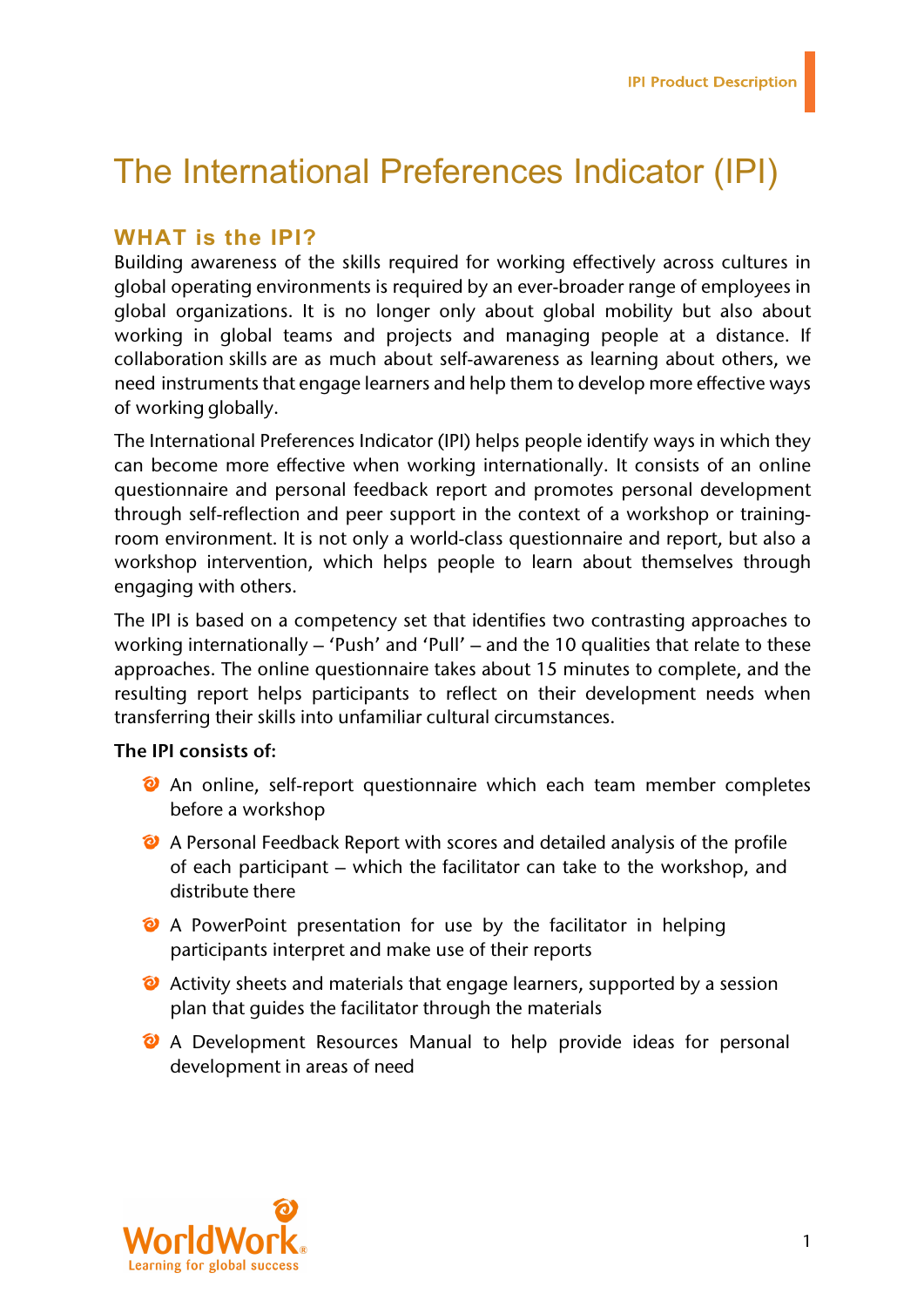#### **The Personal Feedback Report includes information on:**

- The 5 push and 5 pull competencies on which IPI is built, all derived from extensive research into the extra, enhanced qualities for transferring professional skills into unfamiliar cultural contexts
- **2** Individual scores against each of these 10 competencies, and the overall balance of push and pull energy involved
- <sup>2</sup> 5 international styles that describe how you balance push and pull in handling key international challenges such as interpreting meaning, handling the unknown and retaining balance.

## **WHO is the IPI designed for?**

The IPI is designed for all people with an international dimension to their present or future work, and who would like greater self-awareness and personal effectiveness moving forward.

It can be used for those who:

- **E** Have a growing requirement for international people skills to succeed in their roles
- Want to develop their international business careers
- <sup>2</sup> Are participating in teams that need to deliver results internationally
- O Operate in multicultural workplaces
- <sup>2</sup> Need to communicate across cultures, and develop personal resources for operating outside their local operating context

The IPI is also be used as part of some business school programmes e.g. MBA or EMBA

It is not designed to be used with individuals involved in international transition. The International Profiler (TIP) – another WorldWork self-report tool – has a broader range of competencies linked to being involved in expatriation and the deeper exposure to culture involved in other forms of global mobility. TIP is also a coaching-based tool designed for debriefing in a one-to-onecontext rather than a workshop context.

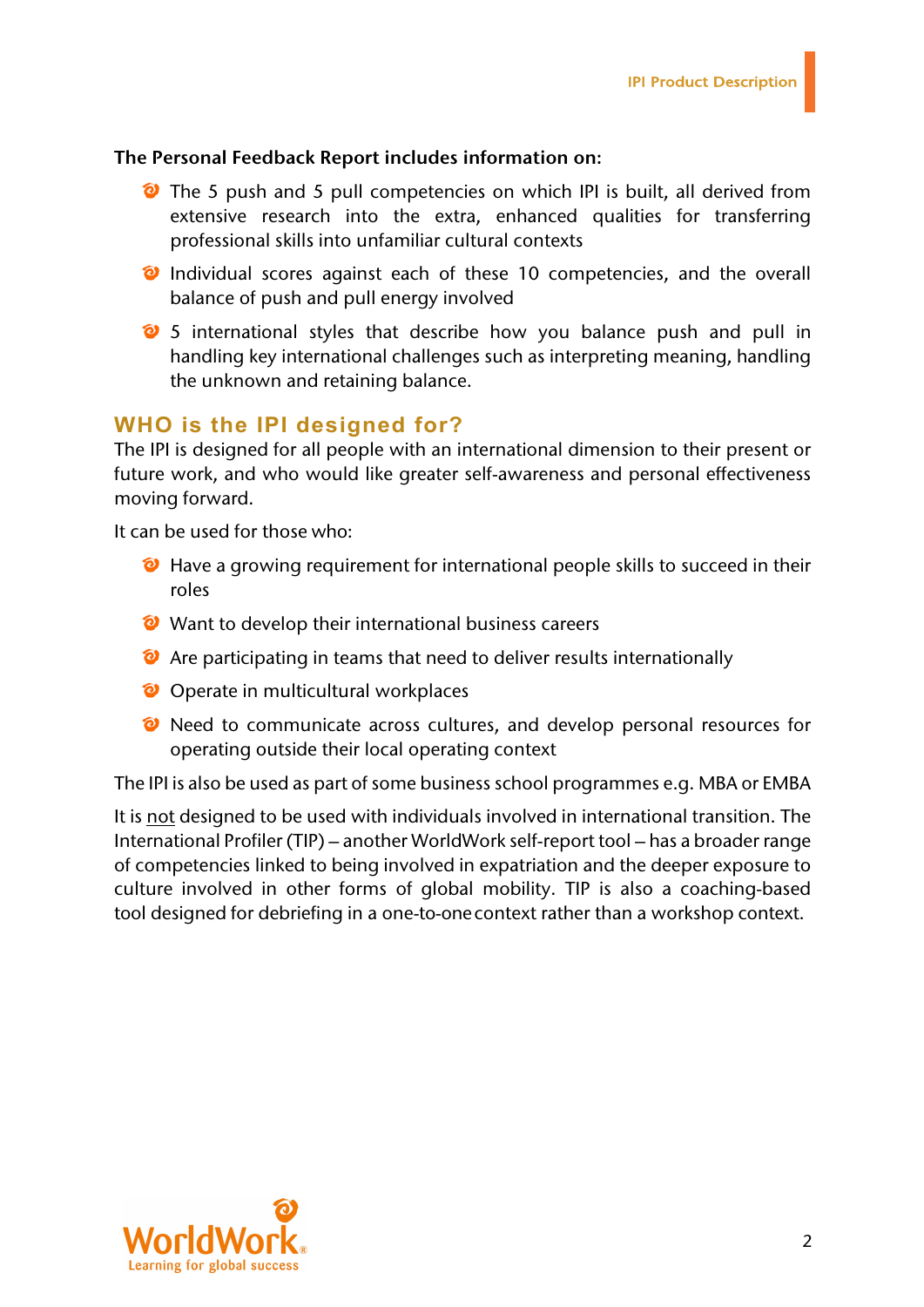#### **WHAT will the IPI give you as a facilitator?**

The IPI is an instrument that is designed to be as practical and user-friendly for the needs of the busy facilitator, as it is for the participant. It provides the following advantages:

- A ready-made session on Developing Competency for Working Across Cultures that can occupy two hours to half a day as a stand-alone session or a key component on a broader programme about working globally
- **O** Insights into the energy and competencies required for working across cultures that are given a practical link to the professional experience of the participants
- A script plus accompanying materials that can be followed closely step-bystep or adapted to specific needs
- <sup>2</sup> A variety of activities that draw the learning from group interaction and fun group-based activities as well as trainer input. It thus 'keeps the energy in the room'.

## **WHAT are the benefits of the IPI for the organization?**

The following benefits are relevant to the L&D or HR Manager, or a team/department leader who is interested in integrating the tool in a learning process:

- <sup>2</sup> Builds a better understanding of what qualities are required of professionals working internationally
- **O** Helps individuals to identify the gap between the demands of their role and the people skills they bring to working internationally
- $\bullet$  Provides the platform for a clear development plan for managing these gaps
- **P** Provides a support for team coaching and development when needing to deliver results in an international context
- C Gets individuals and teams to reflect on how they should respond to such challenges as avoiding misunderstandings, maintaining motivation, and dealing with the unknown when working internationally
- **P** Provides the above benefits in an interesting interactive session that can be delivered in a workshop